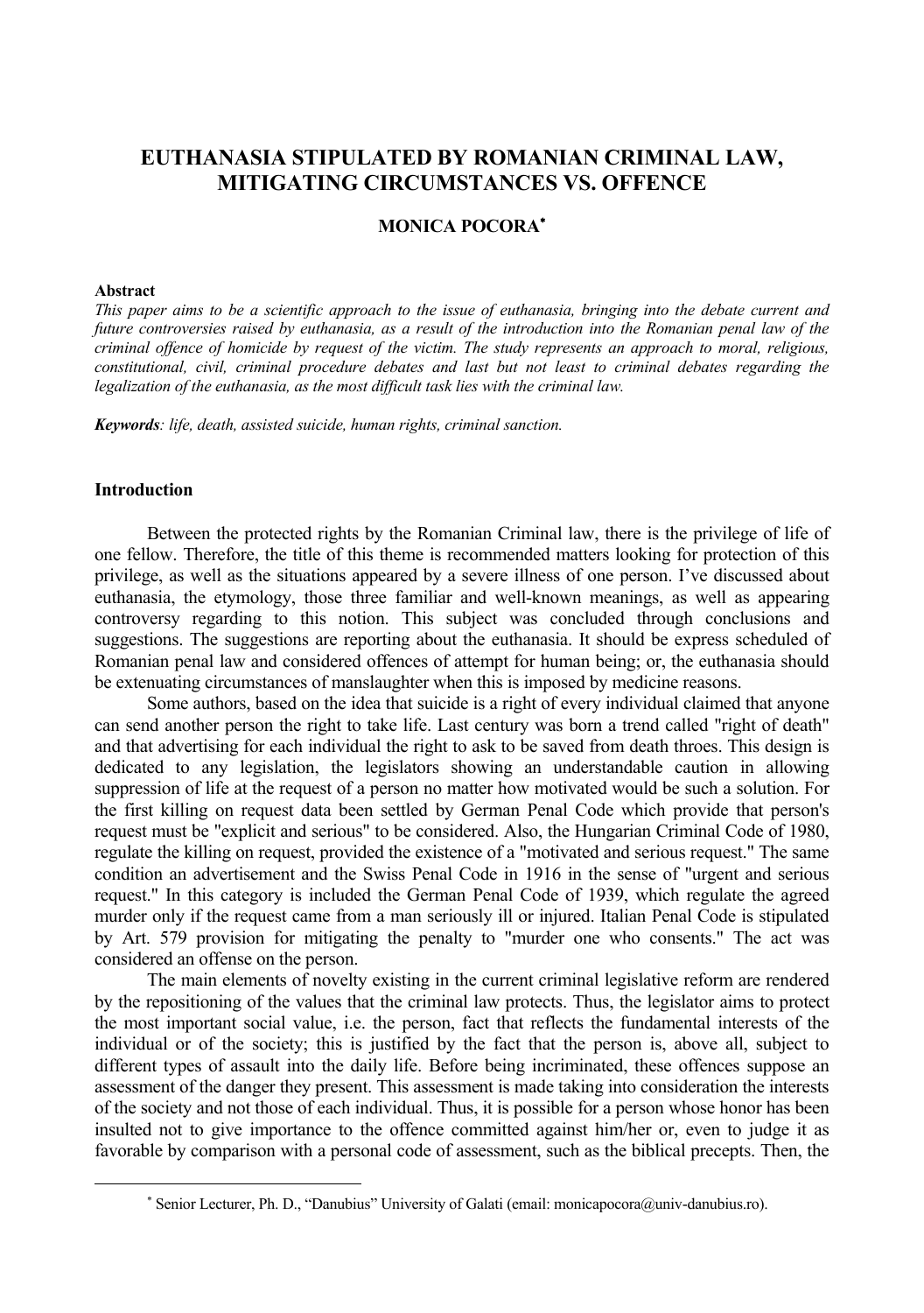notion of "important" in terms of the social value system is different from a historical stage to another and from one country to another.

The people's perception concerning the euthanasia is marked especially by the existing precepts in connection with the notions of "*life*" and "*death*".

Often, it has been demonstrated that the theological vision can provide the sciences of law, sociology, medicine, with the correct premises, so that any person can claim a fundamental right of his/her own. Seen as a divine gift, life is the supreme value of man on Earth, as it is the support of the other values that express it and that impose it ahead them. In accordance with the fact that each human being belongs to the same human race, the right to life is shown to be the fundamental expression of the human existence. As a consequence, the *Christian religion* believes that nobody is allowed to attempt to take his/her peer's life or his/her own life, as life is a divine gift. This view is joined by both *Buddhist and Jewish religions*, in the sense that euthanasia, irrespective of its form, should be banned. It was also considered that, if all international conventions on human rights were not premised upon the theological vision on human life and upon the right to life, then, they would risk turning man into a social individual, subject to arbitrary, loose, and unprincipled laws.

Equally, religion considers that we must respect each other, as well as we must respect the other's wishes concerning the end of their life. Regarding this latter aspect, the following question can be raised: why doesn't religion allow the last dying wish of a moribund person, namely that someone puts an end to the moribund person's suffering? In the attempt to provide an answer, we consider that the intrinsic value of that human being is a priority, in disfavor of his/her will.

Legal beliefs

Within this paper, case study and observation method were those that allowed the debate of some of the most controversial issues related to euthanasia, the judicial practice serving as the empirical basis for drawing up conclusions.

Numerous studies approaching the issue of euthanasia have been published, but socio-human realities constantly stir debate and controversy about the assisted suicide. Euthanasia was practiced in ancient times, because it was considered that life should not be preserved at all costs. Later, in countries such as Switzerland, the Netherlands, Australia, the USA, euthanasia was legally practiced<sup>1</sup>.

Some authors, starting from the idea that the suicide is a right of every individual, have upheld the idea that anyone can transfer to another person the right to take his/her life. Thus, authors such as K. Binding and A. Hoche pleaded since 1920 for the legalization of euthanasia<sup>2</sup>, in the sense that they attempted to prove that legalizing euthanasia was not inhumane, whereas compelling the patient to die in agony was, when there existed the possibility to get rid of the ordeal by accelerating the patient's death. Then, the establishment of a special commission was proposed, commission that had to be composed of physicians and lawyers who had to decide upon the desperate condition of the patient.

The human, creating himself, acquired thought and feeling that, although seem to be independent, have been limited by the restrictions and prescriptions imposed by society. In this sense, in the relation individual- society, the concept of society reflects certain dominant fundamental rules and principles or systems of values that characterize social life.

A new path was opened for humanity, with multiple contradictory aspects in which the interests of science will inevitably collide with the ones of ethics, Christian morality and political interests of the states. The former president of the United States of America, Bill Clinton said: "We have to accept the serious ethical and moral issued raise by this extraordinary revolution". Same as the former American president, the British premier Tony Blair underlined that "humanity has the

 $1$  *http://www.rnw.nl/english/dossier/Euthanasia.* (2010, June 26).

O'Mathúna, Dónal P. *Human dignity in the Nazi era: implications for contemporary bioethics.* Germany: BMC Medical Ethics, 2006.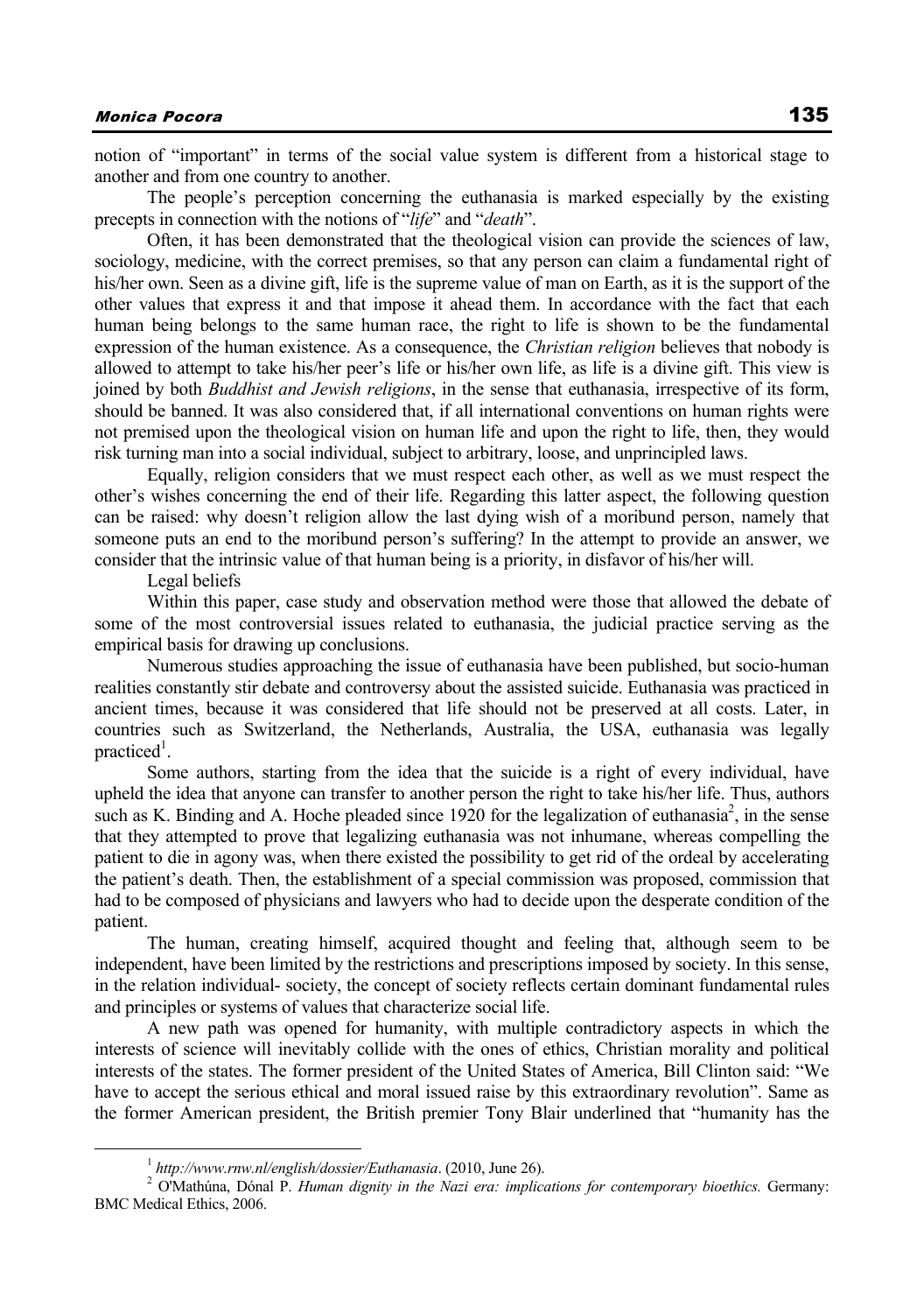duty to use the new valuable information in a responsible manner and for the benefit of the entire humanity<sup>3</sup>.

The objective causes and especially the social ones determine the different human behavior and manners of actions so that the social restrictions acquire a mandatory normative aspect.

The general argument resulting from the relations of the individual with the society consists in the fact that society develops in a positive manner because, within the complex process of education, the individual integrates in the normative and evolutional structure of society $4$ .

Other authors have equally considered that homicide by request should not be treated in a different way than absurd murder, they being unable to accept the idea of a right to suicide. We can mention here the Spanish Penal Code, the French, the Belgian, the Canadian ones and also the Criminal Code of Luxembourg. Nevertheless, these very laws that regulate the possibility of consented homicide do not allow for it to remain unpunished. The homicide upon the patient's request was for the first time stipulated by the German Criminal Code which provided that the victim's request had to be "explicit and serious" in order to be taken into consideration. In order to exemplify this aspect of the need of the existence of a "serious and motivated request" made by the victim, we may cite the Hungarian Criminal Code, the Swiss Penal Code, and the Italian Criminal Code. Among the law systems devoted to not punishing the homicide by request, we could mention the Russian legislation.

The human body cannot represent an object of law and the human, assimilated to the physical person, cannot be but a subject of law and not an object of law<sup>5</sup>. In this context, the human body, complete and viable, in the actual conception of doctrine and jurisprudence, cannot be sold or donated because it would mean the reestablishment of slavery and transformation of the person in an object of patrimony rights, while the elements of the human body can, in exceptional cases, make the object of acts of dispositions, in the extent allowed by law, because they are not a person in the judicial sense of the word.

In the interwar Germany, it was even introduced a bill in Parliament, that stipulated that the one who wanted his/her own death had the possibility to address the court in order to obtain that. The court, on the basis of a medical assessment, could certify the thoroughness of the demand and could authorize a physician to put an end to the patient's life in a certain way. Subsequently, that bill was censored

The jurisprudence is not unitary either in solving victim consented homicide trials; most courts continue to consider these acts as murder. In some European countries, as well as in some of the American states, acquittal verdicts of defendants who committed acts of murder out of mercy or upon request were nevertheless pronounced. For example, the case of Dr. Herman Sander which used his medical profession in the USA (Eillott C.,Quinn F. 2000). He was charged with the first-degree homicide of a cancer patient, a woman whose end was inevitable and who was terribly suffering, because the administration of painkillers did not have any effect at that stage of her disease. The doctor put an end to her suffering by injecting air into her veins.

Euthanasia in Romania – Past, present and future

Romanian legislation has adopted a resolute position with regard to punishing murder, even if it was euthanasia. The Romanian Criminal Code of 1936 incriminated distinctly the murder of a person if committed as a result of a tenacious, repeated and constant plea of the victim or if committed out of mercy in order to put an end to the agony of an incurable patient (article 468, paragraph  $1$ <sup>6</sup>.

press.

 $\frac{1}{3}$ Avram, A., *Revolutia genetica*, Jurnalul Cotidianul, 2000. 4

Tanasescu, I. et al. (2000). *Tratat elementar de drept penal si criminologie.* Craiova: Sitech. 5

Friedman, Y. (2008). *Building Biotechnology: Business, Regulations, Patents, Law, Politics, Science.* Logoss

Dongoroz V.,colab. *"Noul Cod penal şi Codul penal anterior".* Bucureşti: Editura Politică, 1969.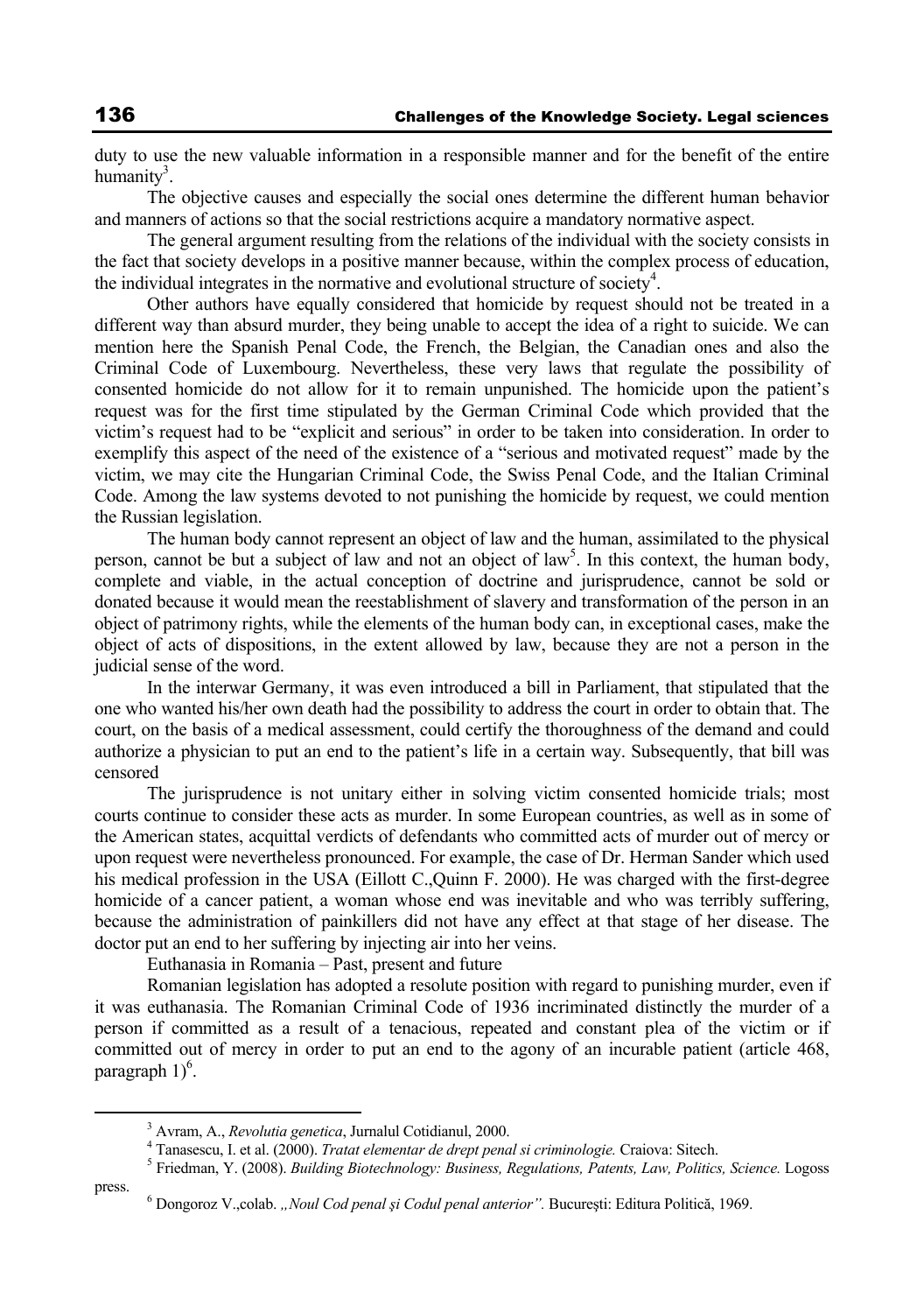## Monica Pocora 137

Initially, three meanings of euthanasia were accepted. Euthanasia was seen: as the suppression of physically or mentally disabled people's life, as the reduction of the final ordeal nevertheless without causing death, and as the acceleration of the death of people who do not have any chance of recovery. As one can see, the first two meanings are no longer justifiable in the meaning of criminal law, as there is no social group that dares to make use of them anymore, the reduction of the patient's ordeal without causing his/her death being now considered as a fundamental responsibility of the medical personnel<sup>7</sup>.

The individual behavior becomes more the result of learning rather than heredity so that, if under the aspect of the reaction pattern to external stimulations, it does not seem to have a special signification, regarding the creation of a behavioral prototype of a crowd, or society, it represents the basic rule according to which its members act relatively stable and constant. Within the human behavioral structure, both biological and educational elements are included. The behavioral phenomenon, structuring actions and individual reactions as a manner of human interaction, is protected under the aspect of dignity and identity of the human being<sup>8</sup>.

The Romanian legislation that is in effect does not allow murder upon request or by consent, considering that in this case only a judicial extenuating circumstance could be considered in favor of the author. Unlike that, the New Criminal Code begins with Title I "Crimes against the person", Chapter I "Crimes against life", the article 90 stipulating the "Homicide by request of the victim". According to this legislative stipulation, *"murder carried out at the explicit, serious, conscious and constant request of a victim suffering from an incurable disease or from a medically certified serious disability causing him/her permanent and unbearable suffering, shall be punished by imprisonment from 1 to 5 years".*

In terms of the criminal procedure law, starting from the limits of the penalty stipulated for the crime of homicide by victim's request, it may be presumed that the culprit can meet the circumstances of conditional suspension of sentence, so that he/she does not actually execute the penalty the court mete out to him/her, according to the stipulations of the article 81 of the Criminal Procedure Code. In Romania, the Latin principle of "*volenti et consentienti non fit injuria"* ("to a willing person, no injury is done" or "no injury is done to a person who consents") excluded the possibility of punishing the person who took the life of a victim upon his/her own request.

The Romanian criminal legislation stipulates, within the framework of homicide, the criminal offence of causing or aiding suicide, provided that the suicide had taken place. The penalty included both in the present law and in the New Criminal Code, is, for the simple version - imprisonment up to 7 years, and if *the victim is devoid of discernment*, the penalty is imprisonment of up to 10 years. Thus, a first question that could be raised would be whether in the case of euthanasia it is always presumed the fact that the victim has discernment. Could this situation be mistaken for causing or aiding suicide? We state that, because there may be an identity between the victim and the form of guilt in what concerns the author, namely the intention. The main distinction, though, consists in the penalty applied. As a consequence, maybe the suicide attempt should also be incriminated.

Moreover, the correct placement and assessment of euthanasia within the criminal law is relevant also in terms of civil law, namely in the matter of succession. Thus, were the euthanasia beyond the scope of any criminal penalty, any descendant looking for enriching his/her patrimony by means of legacy might claim this situation, easily arguing that the deceased has expressly requested the suppression of his sufferings.

The jurists have opposed to the accreditation of the right of the individual to dispose of their own body, motivating the fact that this type of recognition would lead to the self degradation of humans. The interdiction to commercialize the human body or parts of it is expressly provisioned by

 <sup>7</sup> Pocora, M. "Probleme legate de protectia dreptului la viata la inceput de mileniu III." *Conferinta Internationala "Integrarea Europeana-Realitati si Pespective".* Galati: Analele Universitatii Danubius, 2007. 8

Cosmovici, A. (1996). *Psihologie generala.* Iasi: Polirom.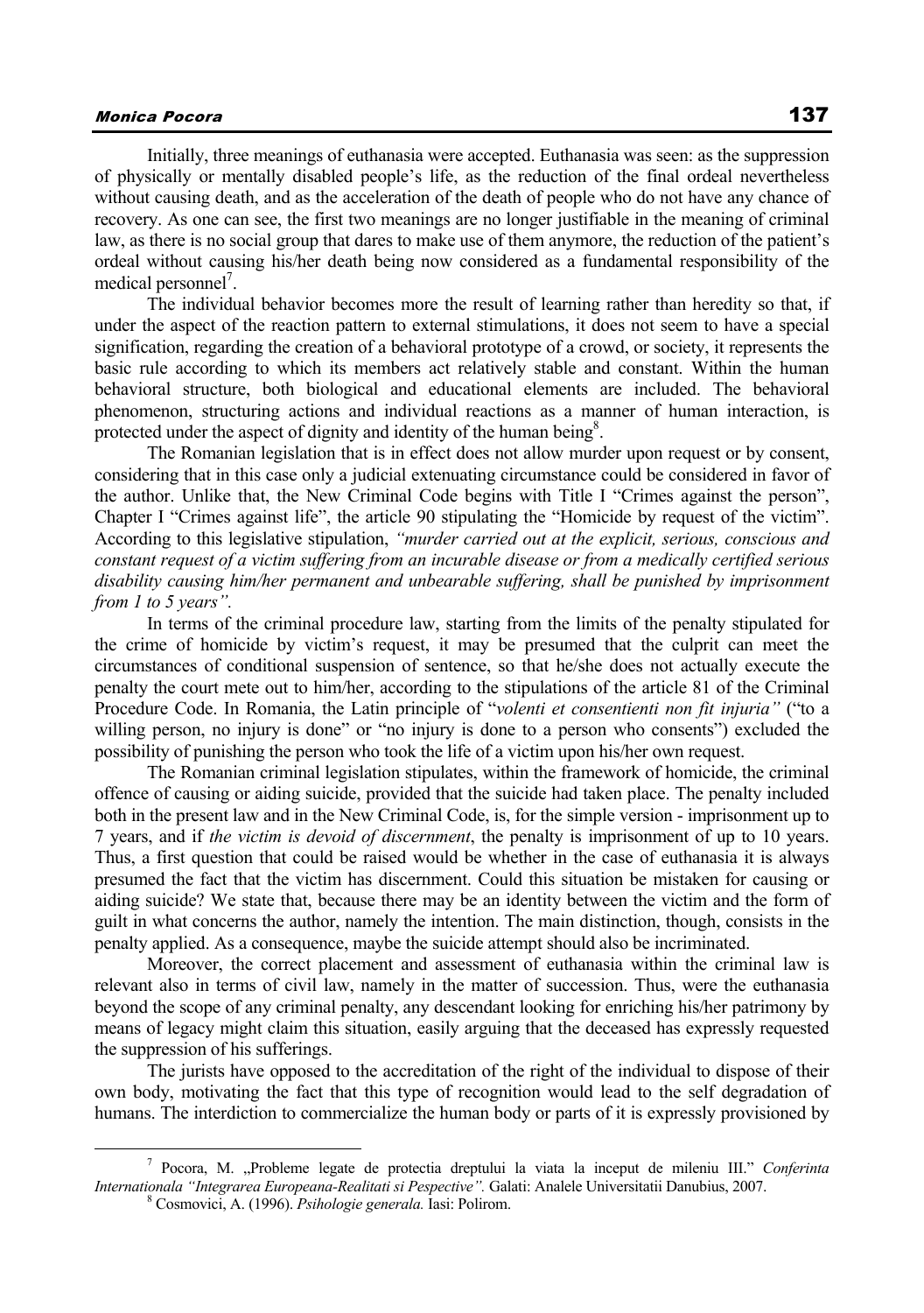the French law on bioethics as well as in the European Convention on human rights and Biomedicine adopted by the Council of Europe. Modern biotechnology has indicated that it can become one of the possible motors of the development of society in the third millennium, being compared with revolutionary methods that have changed human society forever such as the Great Industrial Revolution, the discovery of the atomic bomb or spatial research, promises a considerable medical progress and a possible improvement of the human condition but at the same time, has the potential to create unwanted or unpredictable problems with an impact that can be profound on the right to life, corporal integrity and health of individuals, human dignity but also on the structure of society as we know it now<sup>9</sup>. In its wider sense, the concept of "biotechnology" refers to the technologies using living organisms (virus, bacteria, animal or vegetal cells coming from simple or complex organisms) or their sub cellular components purified in order to obtain useful stocks of commercial products, in order to improve the characteristics of plants, animals or humans or to create microorganisms for specific purposes $10$ .

## **Conclusions**

*Life* is a "gift" that we receive only once and we must make everything humanly possible to enjoy this miracle. The *right to life* is an *inalienable human right* and it is beyond any individual's attempt to dispose of it; nevertheless, one should not omit the distinction between *living* and *being alive*, the latter situation being only a purely biological phenomenon. It would be a mistake for us to consider the lives of moribund people as being worthless and to draw the conclusion that it would be better for them to die.

Not punishing the murder committed upon the request of the victim is also to be blamed, because it could lead to serious abuses, including the danger that under the guise of seeming acts of charity one could try to get rid of temperamental children or of the elderly who don't suffer of any disease but who are in the care of others. Moreover, there is the opinion that, the fact of invoking an incurable state would render the use of scientific progress difficult and, in these cases the victim's consent could hardly be acknowledged as being freely expressed. Therefore, we completely agree with the punishment of the murder upon the victim's request, but not as a standalone crime, because the limits of the imprisonment penalty are reduced, but as extenuating circumstances of the crime of homicide, because the limits of its penalty are increased.

#### **References**

- Dongoroz V.,colab. *"Noul Cod penal şi Codul penal anterior".* Bucureşti: Editura Politică, 1969.
- Bustamante, P. I. & Bowra, S. (2002). Biotechnology in developing countries: harnessing the potential of HIGH TECH SMES in the face of global competition. *Electronic Journal of Biotechnology*
- Eillott C.,Quinn F. *Criminal law.* London, 2000.
- *http://www.rnw.nl/english/dossier/Euthanasia.* 26 June 2010. (accesat January 2011).
- *http://www.rnw.nl/english/dossier/Euthanasia.* 26 June 2010. (accesat January 2011).
- O'Mathúna, Dónal P. *Human dignity in the Nazi era: implications for contemporary bioethics.* Germany: BMC Medical Ethics, 2006.
- Pocora, M. "Probleme legate de protectia dreptului la viata la inceput de mileniu III." *Conferinta Internationala "Integrarea Europeana-Realitati si Pespective".* Galati: Analele Universitatii Danubius, 2007.
- *http://www.rnw.nl/english/dossier/Euthanasia*. (2010, June 26)

 <sup>9</sup>

<sup>&</sup>lt;sup>9</sup> Vasiu, I. (2004). Manipularea genetica. Implicatii penale. *Revista de Drept Penal*.<br><sup>10</sup> Bustamante, P. I. & Bowra, S. (2002). Biotechnology in developing countries: harnessing the potential of HIGH TECH SMES in the face of global competition. *Electronic Journal of Biotechnology.*